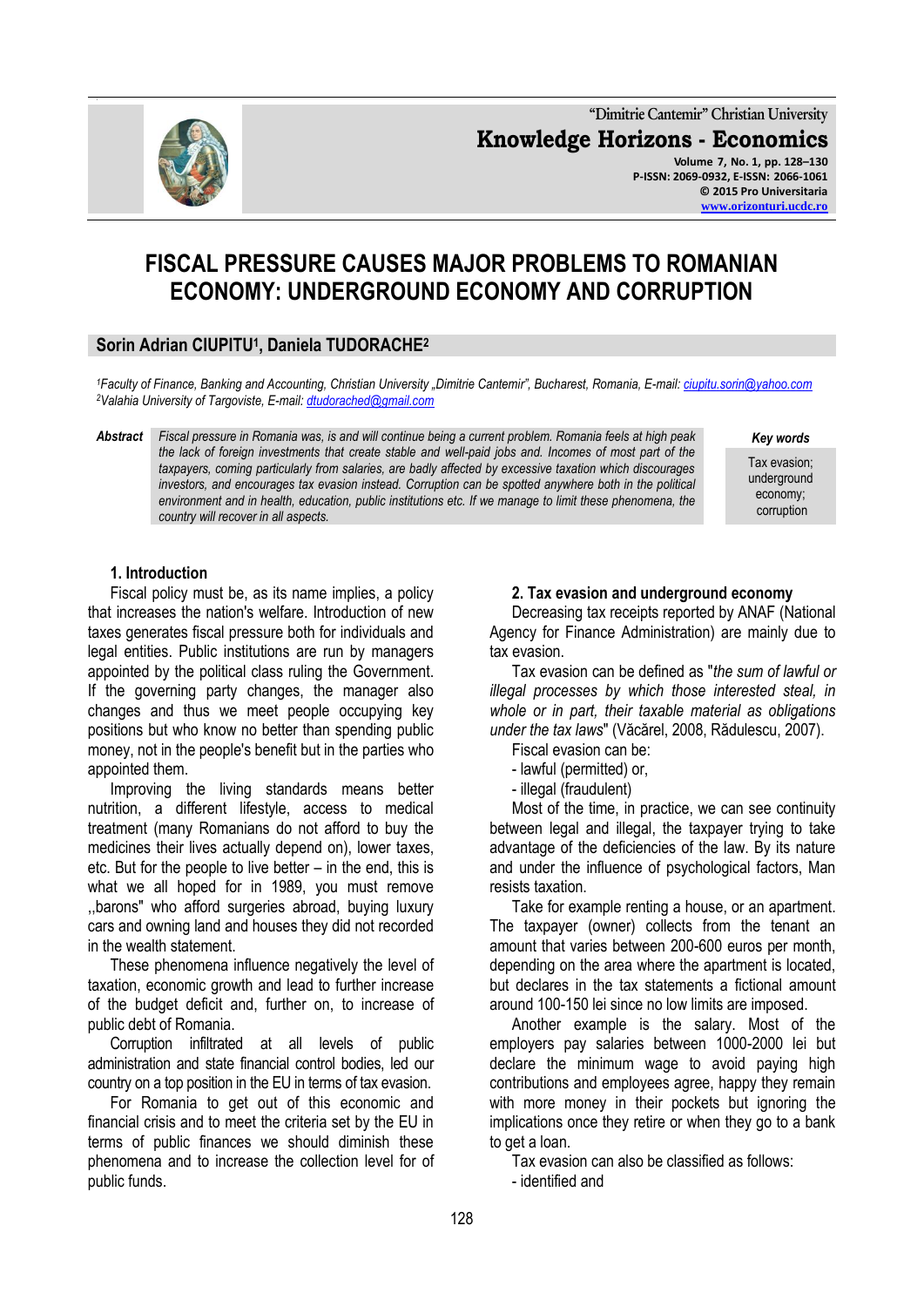- unidentified.

We run into tax evasion in the surface economy, but mostly in the underground economy.

Literature presents underground economy under various names such as: occult, hidden, disguised, parallel, associated, dangerous, ghost, invisible, unofficial dual, cash, informal, secondary, illegal, gray, shadow, unmeasured economy or counterntraeconomy.

Pierre Pestieau provided a definition of the underground economy according to which it is "the sum of all economic activities that are carried out outside criminal, social or fiscal laws or escaping the inventory of national accounts"

Possible causes of the underground economy encountered in literature could be:

- fiscal pressure exercised by taxation (Caballé, Panadés, 2007);

- pressure exercised by regulations imposed by the state (Levaggi, 2007);

- tax morality: citizens' attitude towards the state (McGee, 2005, Torgler, Valev, 2007).

According to the EC, Romania has the largest underground economy in the EU relative to the economy size.

As such, according to the European Committee, for the year 2010 the non-taxed economic activity relative to GDP was of 21.1%. In 2011 a significant increase of 8.5% compared to 2010, occurred, followed by a slight increase of 0.5% in 2012 compared to 2011 and of 0.7% in 2013 compared to 2012.

Increased underground economy in the period 2010 - 2011 was based on the crisis that reduced revenues and encouraged illegal activities paid under the counter, thus people trying to compensate their loss.

| Country                             | Underground economy relative to GDP |       |       |       |  |  |  |
|-------------------------------------|-------------------------------------|-------|-------|-------|--|--|--|
| Romania                             | 2010                                | 2011  | 2012  | 2013  |  |  |  |
|                                     | 21.1%                               | 29.6% | 29.1% | 28.4% |  |  |  |
| Underground economy relative to GDP |                                     |       |       |       |  |  |  |



*Graphic* 1. Source: European Committee

High figures for the underground economy have as main negative effects the decrease and diminish of growth rate of the official economy. For Romania there are alarming statistics regarding this phenomenon and the negative effects of high underground economy are strongly felt at GDP level and the level of tax revenues.

# **3. Corruption**

Corruption should not be confused with tax evasion. Corruption involves a public official and tax evasion means hiding taxable material by a private company.

Corruption can take the following forms:

- at the level of public funds collection,

- at the level of budgetary expenditures allocation,

- at the level of privatization activities.

Corruption at the level of public funds collection happens by:

- direct theft of public funds,

- allowing taxpayers to avoid paying taxes in exchange for bribes.

Corruption at the level of budgetary expenditures allocation

If corruption goes up, then the underground economy also goes up, so budget collection is affected.

Corruption from privatization activities

All state-owned companies that were privatized were sold at a lower value so that the difference to the true value (updated) gets into the pockets of those who were part of those committees.

Today in 2015 when DNA (the Anti-corruption National Department) finally does their job, we witness to a number of politicians, old and new, being called and then handcuffed and taken into custody. These carton millionaires of Romania, who got rich by doing business with the state and were placed in the top 300 richest Romanians and gave us examples on the TV about how smart they were, and how they did the first million of euros or dollars now complain about prison conditions and suddenly suffer of all kinds of diseases.

These millionaires have put us in debt that we citizens have to pay in many years from now. Ceausescu was accused of undermining the national economy and shot dead. But what do these people who stole tens and hundreds of millions of euro deserve? The death penalty was good only for Ceausescu, but for those who have closed hospitals, while older people and even children of this country were suffering from serious illnesses and had no money for medicine, what punishment do we have?

Corruption in our country has amplified greatly in the past 10 years. In most of the public institutions one must give bribe if they want to solve a problem and avoid being passed from an office to another. In hospitals bribe is natural. If you want to be noticed someone or be hospitalized, you have to give bribe